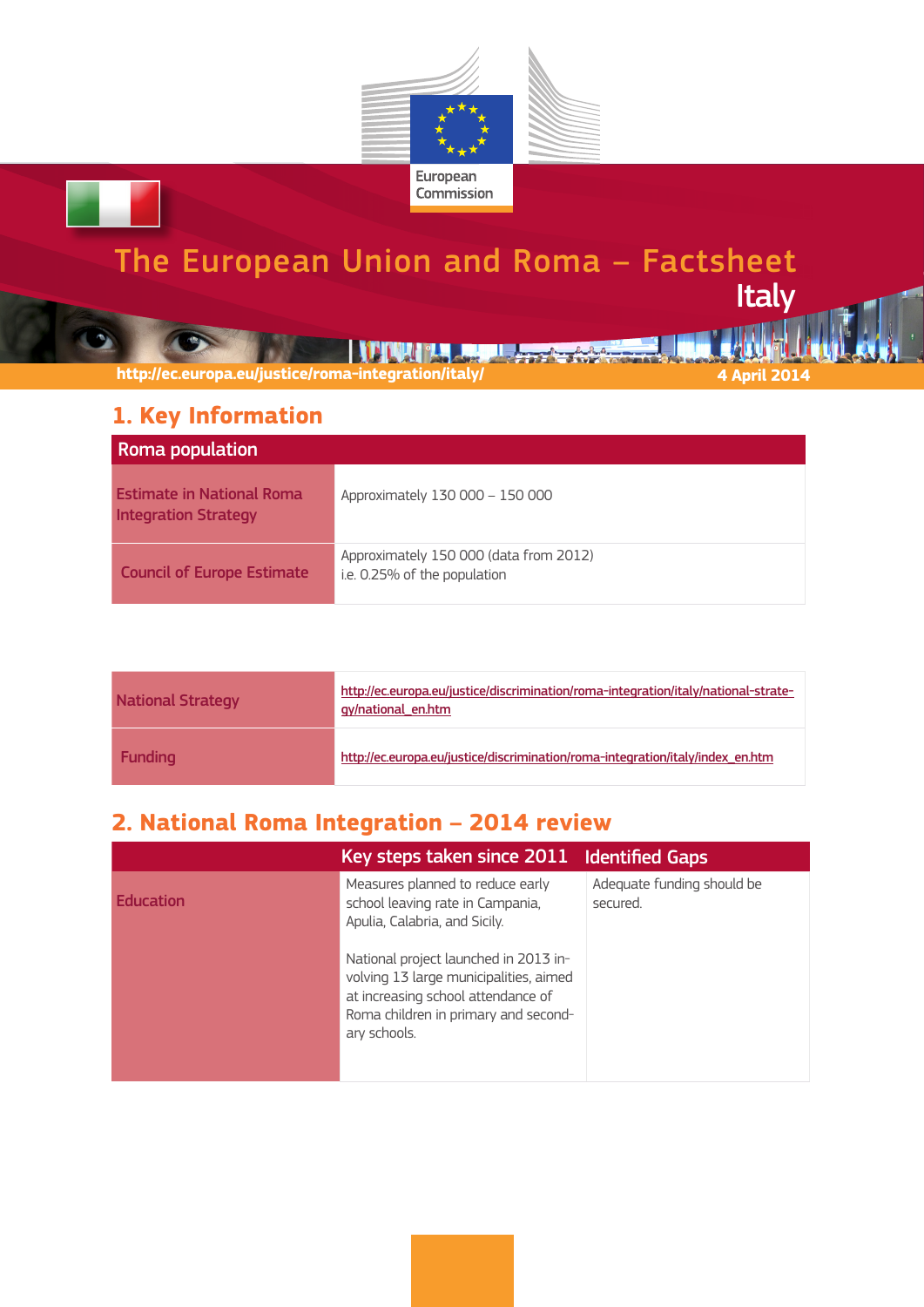| <b>Employment</b>          | Promoting vocational training and job<br>orientation.<br>The national working group on labour<br>has been developing projects targeting<br>Roma people and aiming to prevent<br>early school leaving, integrating<br>migrants, fighting undeclared work,<br>promoting access to services, promot-<br>ing self-employment.<br>Creation of a national integration<br>website to improve access for foreign<br>nationals to services such as educa-<br>tion, work, housing and childcare.<br>http://www.integrazionemigranti.gov.it/<br>en/Pages/home.aspx            | Promising initiatives should be<br>extended.<br>Fight discrimination in the labour<br>market.                                                                                                                                             |
|----------------------------|--------------------------------------------------------------------------------------------------------------------------------------------------------------------------------------------------------------------------------------------------------------------------------------------------------------------------------------------------------------------------------------------------------------------------------------------------------------------------------------------------------------------------------------------------------------------|-------------------------------------------------------------------------------------------------------------------------------------------------------------------------------------------------------------------------------------------|
| <b>Health</b>              | The national health system provides<br>universal access to healthcare (includ-<br>ing Roma people), prevention and<br>uniform criteria for quality services<br>throughout the country.<br>Additional financial allocations in<br>2012 and 2013 to a national health<br>institute, created to improve migrants'<br>health and to fight poverty-related<br>diseases.<br>Project "TroVARSI" - Vaccinations for<br>Roma and Sinti - started in 2013,<br>and aims at better protecting Roma<br>children from diseases that can be<br>prevented by ordinary vaccination. | The impact of these measures<br>needs to be assessed and further<br>targeted actions considered.                                                                                                                                          |
| <b>Housing</b>             | Efforts to overcome the "camps-sys-<br>tem" were made in various areas of<br>the country.                                                                                                                                                                                                                                                                                                                                                                                                                                                                          | Develop further efforts to over-<br>come the camps-system.                                                                                                                                                                                |
| <b>Anti-discrimination</b> | The 'Campaign Dosta! 2012-2013'<br>aims at raising awareness and com-<br>bating anti-Roma prejudice.                                                                                                                                                                                                                                                                                                                                                                                                                                                               | Enforce anti-discrimination legisla-<br>tion.<br>Tackle prejudices against Roma,<br>including through working with the<br>media.<br>Combat anti-Roma rhetoric and<br>hate speech.                                                         |
| <b>Funding</b>             | Roma inclusion has been supported by<br>national and EU funds.<br>In the 2007-2013 financial period,<br>Italy allocated 8.7 % (~€ 602 million)<br>of its total European Social Fund (ESF)<br>budget to the integration of disadvan-<br>taged people.                                                                                                                                                                                                                                                                                                               | Sustainable financing including<br>from national funds should be<br>secured for the implementation of<br>the strategy.<br>As of now, Italy should allocate at<br>least 20% of its total ESF to fight-<br>ing social exclusion and poverty |